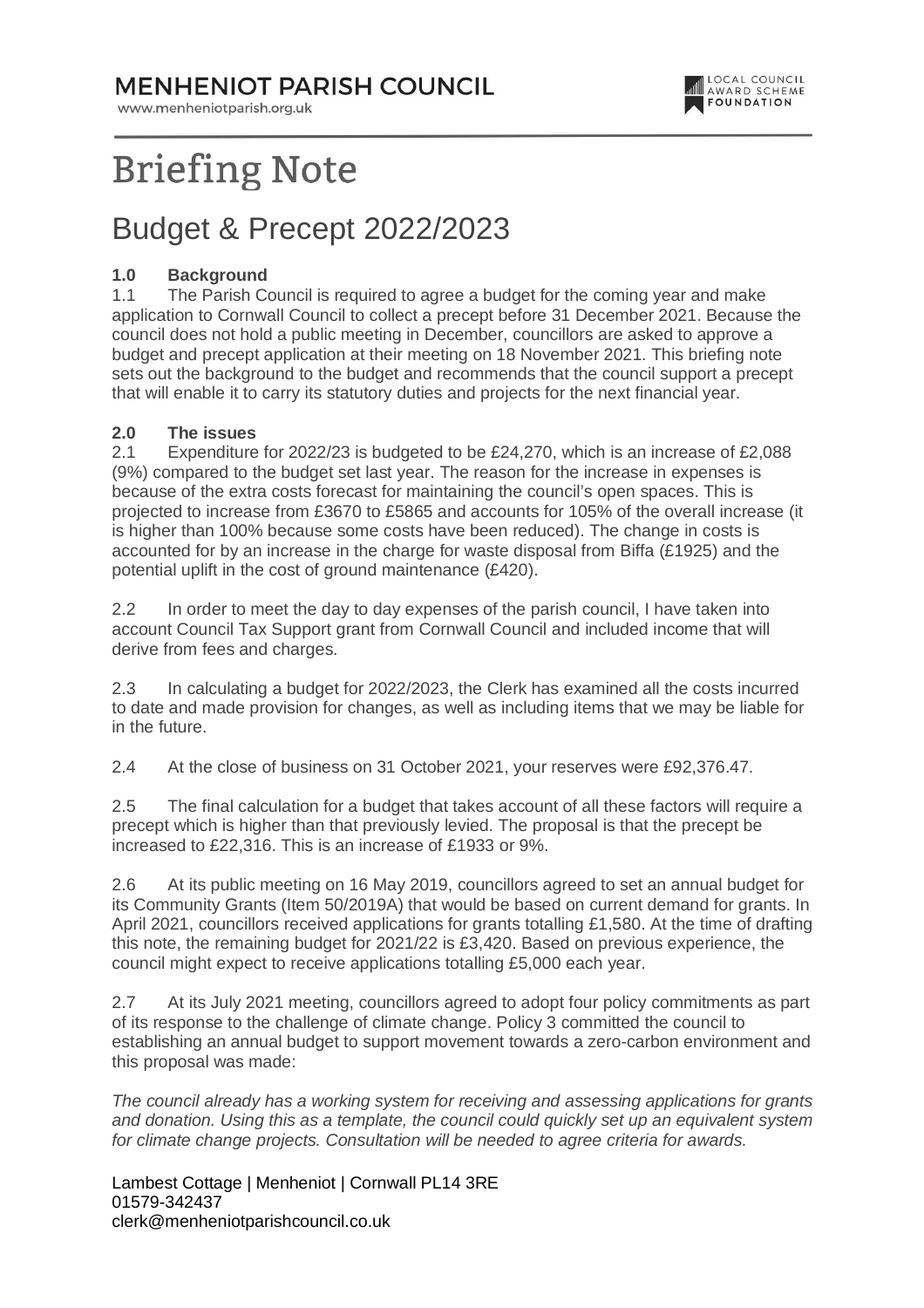Please see the separate briefing note that sets out the options.

#### **3.0 Recommendations**

3.1 To accept the budget calculation and support an increased precept. The final calculation for the precept in 2022/23 would be £22,316.

3.2 To top up the Community Grants budget from the general reserve to a figure of £5,000, the final amount to be agreed at the April 2022 public meeting.

3.3 To maintain the current reserves with Cornwall Council.

Attachments: Appendix 1 Budget working notes Appendix 2 Budget background notes

Author: John Hesketh Date: 10 November 2021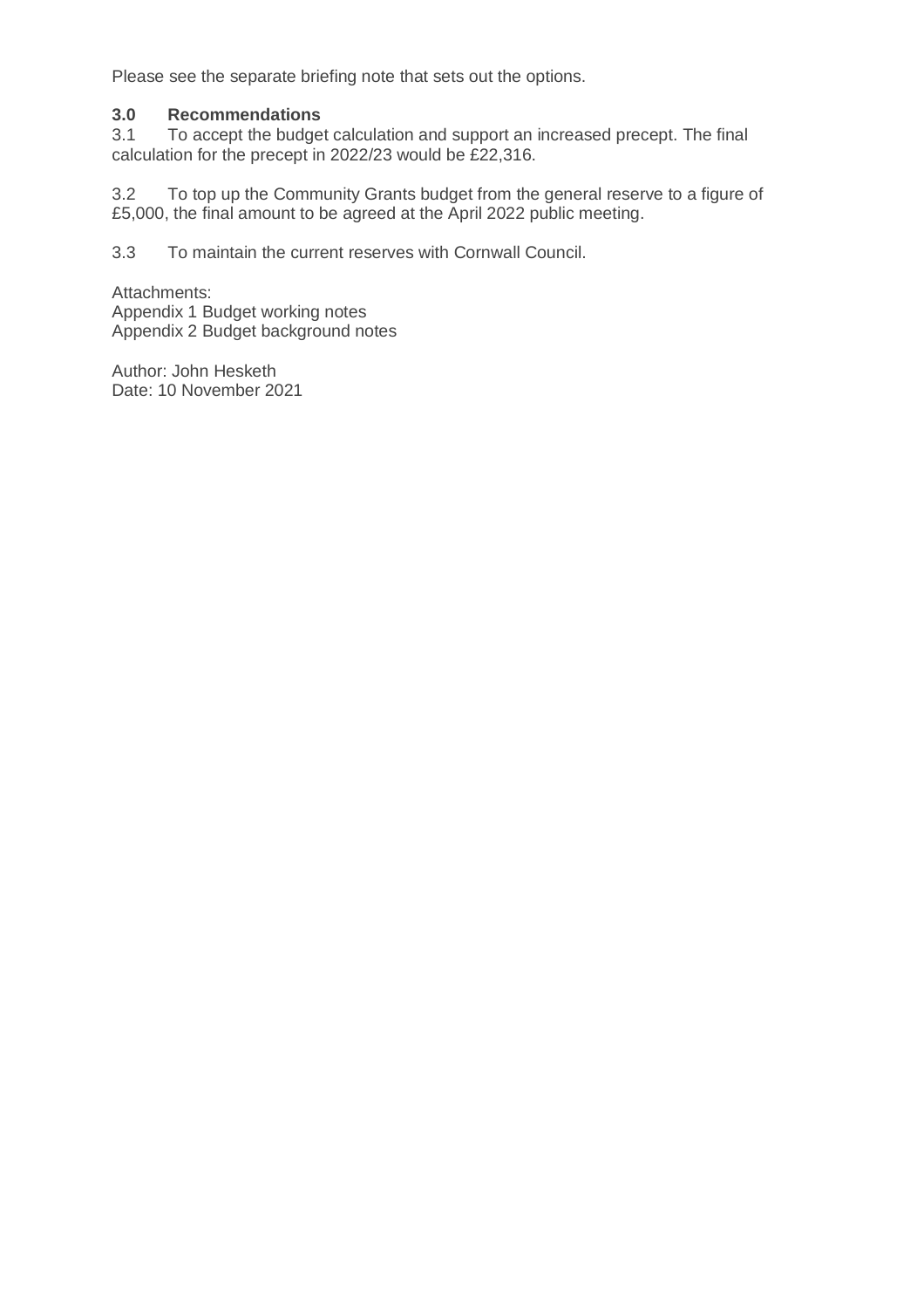| 2 |
|---|
|   |
|   |
|   |
|   |
|   |
|   |

|                              | Expenditure for 2022/23 | Item                                                 | Frequency                |         | Cost Extension | To Budget                            |
|------------------------------|-------------------------|------------------------------------------------------|--------------------------|---------|----------------|--------------------------------------|
|                              | <b>Open Spaces</b>      |                                                      |                          |         |                |                                      |
| <u>는</u>                     | Grasscutting            | New contractor                                       | $\frac{6}{1}$            | 145.00  | 2320.00        | 2,320.00<br>$\overline{\mathbf{f}}$  |
| ù.                           | Strimming               | ation<br>Deleted from specific                       |                          |         | 0.00           | $\boldsymbol{\omega}$                |
| $\tilde{\mathfrak{c}}$       | Weedspraying            | New contractor                                       | $\mathbf{\Omega}$        | 300.00  | 600.00         | 600.00<br>$\overline{\mathbf{f}}$    |
| 4                            | Misc                    | actor<br>Footpaths New contr                         | $\overline{\phantom{0}}$ | 370.00  | 370.00         |                                      |
| 4                            |                         | RoSPA Inspections                                    | $\overline{\phantom{0}}$ | 150.00  | 150.00         |                                      |
| 4                            |                         | Trelawney Gardens                                    | $\overline{\phantom{0}}$ | 0.00    | 0.00           |                                      |
| 4                            |                         | ά,<br>Miscellaneous Repai                            | ↽                        | 500.00  | 500.00         |                                      |
|                              |                         | annual fee<br>Biffa waste disposal                   | $\overline{\phantom{0}}$ | 275.00  | 1925.00        |                                      |
| 4.                           |                         | Menheniot Green                                      | ᡪ                        | 0.00    | 0.00           | 2,945.00<br>E                        |
|                              | sub total               |                                                      |                          |         |                | 5,865.00<br>$\pmb{\omega}$           |
| 2.0                          | General Administration  |                                                      |                          |         |                |                                      |
| $\overline{2}$ .             | Salaries                | Clerk increase to Grade 18 13.25 ph inc 10% overtime | $\overline{c}$           | 728.75  | 8745.00        | 8,745.00<br>$\overline{\mathbf{f}}$  |
| $\left  \frac{2}{3} \right $ | Audit fees              | Internal auditor & PKF Littlejohn                    | $\overline{\phantom{0}}$ | 400.00  | 400.00         | 400.00<br>$\mathbf{f}$               |
|                              | Other expenses          | PPSA                                                 | $\overline{\phantom{0}}$ | 1000.00 | 1000.00        |                                      |
|                              |                         | Training Clerk                                       | $\overline{\phantom{0}}$ | 100.00  | 100.00         |                                      |
|                              |                         | <b>Training Councillors</b>                          | $\overline{\phantom{0}}$ | 500.00  | 500.00         |                                      |
|                              |                         | CALC subscription                                    | $\overline{\phantom{0}}$ | 600.00  | 600.00         |                                      |
|                              |                         | SLCC subscription                                    | $\overline{\phantom{0}}$ | 300.00  | 00.00          |                                      |
|                              |                         | Insurance                                            | $\overline{\phantom{0}}$ | 855.00  | 855.00         |                                      |
|                              |                         | Web support                                          | $\overline{\phantom{0}}$ | 150.00  | 150.00         |                                      |
|                              |                         | subscription<br>IT support inc Zoom                  | $\overline{\phantom{0}}$ | 120.00  | 120.00         |                                      |
|                              |                         | Prydis payroll processing                            | 4                        | 95.00   | 380.00         |                                      |
|                              |                         | ICO registration                                     | $\overline{\phantom{0}}$ | 40.00   | 40.00          |                                      |
|                              |                         | Venue Hire                                           | ᡪ                        | 200.00  | 200.00         |                                      |
|                              |                         | Clerk's Office Expenses                              | 52                       | 4.00    | 208.00         | 4,453.00<br>W                        |
| $\frac{4}{2}$                | Fees & Elections        | 2025<br>No election due until                        | $\overline{\phantom{0}}$ | 0.00    | 0.00           | $\mathbf{r}$                         |
|                              | sub total               |                                                      |                          |         |                | 13,598.00<br>$\overline{\mathbf{u}}$ |
| 3.0                          | Allotments              |                                                      |                          |         |                |                                      |
| 3.1                          | Rent                    | Tenants agreements                                   | ᡪ                        | 80.00   | 80.00          |                                      |
| $3.\overline{2}$             | Maintenance             | <b>Water</b><br>Repairs & Renewals/                  | $\overline{\phantom{0}}$ | 100.00  | 100.00         |                                      |
|                              | sub total               |                                                      |                          |         |                | 180.00<br>یم                         |
| 4.0                          | Public toilets          |                                                      |                          |         |                |                                      |
| 4.1                          | Cleaner                 | Salary £9.50 ph                                      | 2                        | 237.50  | 2850.00        |                                      |
| $rac{27}{77}$                | Maintenance             | Waste disposal<br>Repairs & Renewals                 |                          | 395.00  | 395.00         |                                      |
|                              | Water                   | South West Water                                     | $\overline{\phantom{0}}$ | 200.00  | 200.00         |                                      |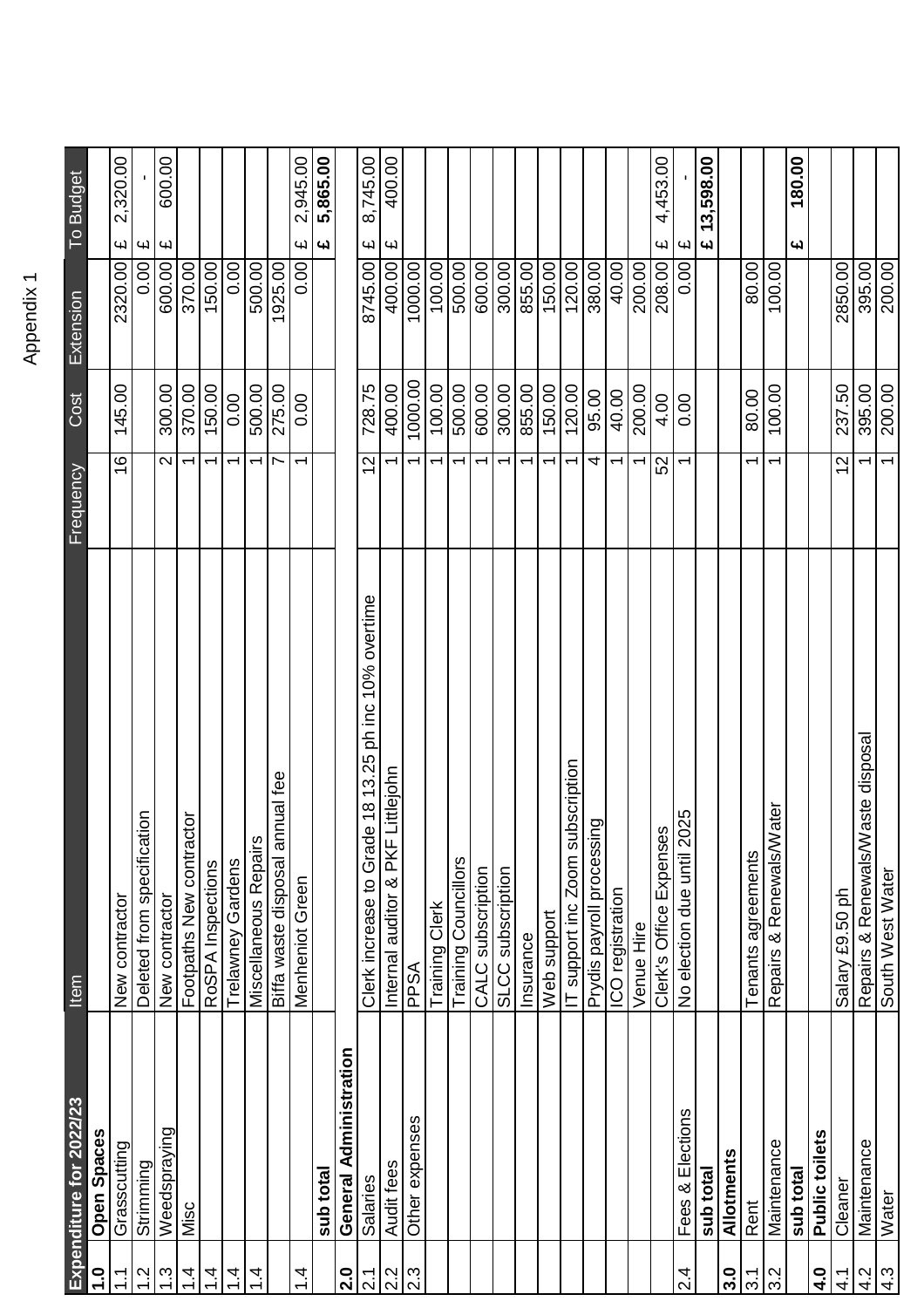|                      | sub total                        |                                        |                          |        |           | 3,445.00<br><u>ی</u>              |
|----------------------|----------------------------------|----------------------------------------|--------------------------|--------|-----------|-----------------------------------|
| <b>ດ</b> .           | Public lighting                  |                                        |                          |        |           |                                   |
| 5.1                  | Electroitiy                      | EDF                                    | 4                        | 130.00 | 520.00    |                                   |
| 5.2                  | Maintenance                      | SSE Enterprise                         | 4                        | 40.50  | 162.00    |                                   |
|                      | sub total                        |                                        |                          |        |           | 682.00<br><u>ی</u>                |
| <u>င</u>             | <b>Donations</b>                 |                                        |                          |        | 0.00      |                                   |
| .<br>ბ               | Donations                        |                                        | $\overline{\phantom{0}}$ | 500.00 | 500.00    |                                   |
| 6.2                  | Grants/Donations                 |                                        |                          | 0.00   | 0.00      |                                   |
|                      | sub total                        |                                        |                          |        |           | 500.00<br><u>ی</u>                |
| $\overline{6}$       | Neighbourhood Plan               |                                        |                          |        |           |                                   |
| 6E1                  | Project costs                    |                                        |                          | 0.00   | 0.00      |                                   |
|                      | sub total                        |                                        |                          |        |           | <b>Chi</b>                        |
|                      | All Expenditure                  |                                        |                          |        |           | € 24,270.00                       |
|                      |                                  |                                        |                          |        |           |                                   |
|                      |                                  |                                        |                          |        |           |                                   |
|                      |                                  |                                        |                          |        |           |                                   |
| $\ddot{\mathbf{c}}$  | Income Stautory & Discretic Item |                                        | <b>Frequency</b>         | Cost   | Extension | To Budget                         |
| 7                    | Council Precept                  | <b>Council</b><br>Collected by Cornwal |                          | 0.00   | 20383.00  | £ 22,316.00                       |
| $\ddot{\phantom{0}}$ | Council Tax Support Grant        | Council<br>Funded by Cornwall C        | $\div$                   | 400.00 | 400.00    | 400.00<br>$\overline{\mathbf{u}}$ |
| 7.3                  | Allotment rent                   | 100% occupancy                         | ᡪ                        | 265.00 | 265.00    | 265.00<br>$\omega$                |
| 4.                   | Footpaths Subsidy                | ocal Maintenance Partnership           | ᡪ                        | 728.00 | 728.00    | 728.00<br>$\omega$                |
| ပ္ပ                  | Grants/VAT                       | Unplanned grants                       |                          | 0.00   | 0.00      | $\overline{\mathbf{f}}$           |
| $\ddot{\mathbf{e}}$  | Fees & Other Income              | Cottages & Playgroup licences          |                          | 61.00  | 61.00     | 61.00<br>$\overline{\mathbf{f}}$  |
| 7.7                  | Bank Interest                    | Account<br>Cornwall Council Call       | $\overline{ }$           | 500.00 | 500.00    | 500.00<br>$\overline{\mathbf{f}}$ |
| $\overline{7}$ .8    | Income Misc                      | Unplanned income                       | ᡪ                        | 0.00   | 0.00      | f,<br>$\overline{\mathbf{f}}$     |
| <b>P.5</b>           | From General Reserve             |                                        | ↽                        | 0.00   | 0.00      | $\overline{\mathbf{f}}$           |
| All Income           |                                  |                                        |                          |        |           | € 24,270.00                       |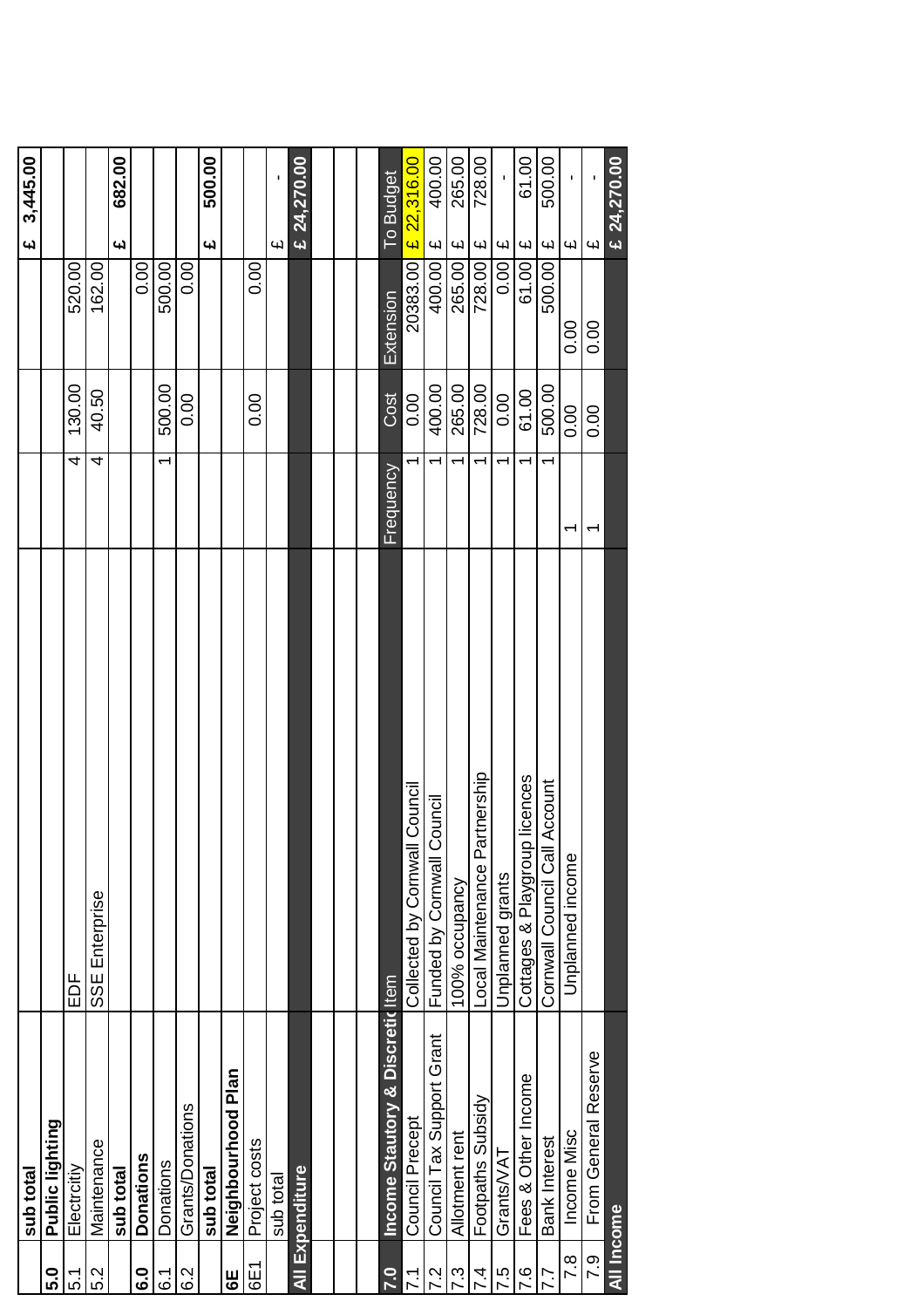

### Appendix 2

## Background to the parish council's budget 2022

This Guide explains how the budget is derived and a precept calculated and where the figures are obtained from.

|                  | <b>Expenditure</b>            |                                                                                                                                                                                         |
|------------------|-------------------------------|-----------------------------------------------------------------------------------------------------------------------------------------------------------------------------------------|
| 1.0              | <b>Open Spaces</b>            | The day-to-day ground maintenance and repair of the<br>grounds and assets of the parish council.                                                                                        |
| 1.1              | Grass cutting                 | Set out in the specification for the contractor we<br>employ.                                                                                                                           |
| 1.2              | Strimming                     | Deleted in this year's budget because it will not be<br>included in the new specification.                                                                                              |
| 1.3              | Weed spraying                 | Set out in the specification for the contractor we<br>employ.                                                                                                                           |
| 1.4              | Other expenses                | Costs of footpath maintenance, RoSPA safety<br>inspection, tree survey and other general maintenance<br>costs                                                                           |
| 1.5              | <b>Menheniot Green</b>        | New budget proposed to fund works undertaken by<br>volunteers relating to climate change and<br>environmental projects. Please see separate briefing<br>note.                           |
| 2.0              | <b>General Administration</b> | Day to day costs of administering the parish council                                                                                                                                    |
| 2.1              | <b>Salaries</b>               | Clerk's salary is negotiated centrally and increases<br>each year, subject to a satisfactory annual appraisal.                                                                          |
| 2.2              | Audit fees                    | Charges for our statutory annual audit.                                                                                                                                                 |
| 2.3              | Other expenses                | Includes our printing and stationery costs; training<br>budget (for clerk and councillors); professional<br>subscriptions; insurance' IT support; venue hire; clerk's<br>home expenses. |
| 2.4              | Fees and election             | Only applicable in election years (the next in 2025) $-$<br>zero included in this years budget.                                                                                         |
| 3.0              | <b>Allotments</b>             | Council has a long-term agreement with a local farmer<br>who rents us the land at East Road.                                                                                            |
| 3.1              | Rent                          | Annual peppercorn rent payable.                                                                                                                                                         |
| 3.2              | Maintenance                   | Repairs and water supply charges.                                                                                                                                                       |
| 4.0              | <b>Public toilets</b>         | Public toilets on East Road                                                                                                                                                             |
| 4.1              | Cleaner's salary              | Salary for part-time cleaner                                                                                                                                                            |
| 4.2              | Maintenance                   | Repairs and waste disposal                                                                                                                                                              |
| 4.3              | Water                         | Water supply charges                                                                                                                                                                    |
| $5.\overline{0}$ | Public lighting               | We currently pay for public lighting on Mine Hill and<br>Bowling Green. Negotiating with Cornwall Council to<br>transfer ownership and responsibility to them.                          |
| 5.1              | Electricity                   | Charge is based on an unmetered rate (based on<br>energy consumption of lamp)                                                                                                           |
| 5.2              | Maintenance                   | Quarterly maintenance undertaken by independent<br>contractor.                                                                                                                          |
| 6.0              | <b>Donations</b>              | Council operates a system of giving financial support to<br>local and regional organisations. Details on website.                                                                       |
| 6.1              | Donation                      | Small sums (up to £100) is funded through the precept.                                                                                                                                  |
| 6.2              | Grants                        | Larger grants (more than £100) are funded from the<br>general reserve. Budget is agreed each year.                                                                                      |